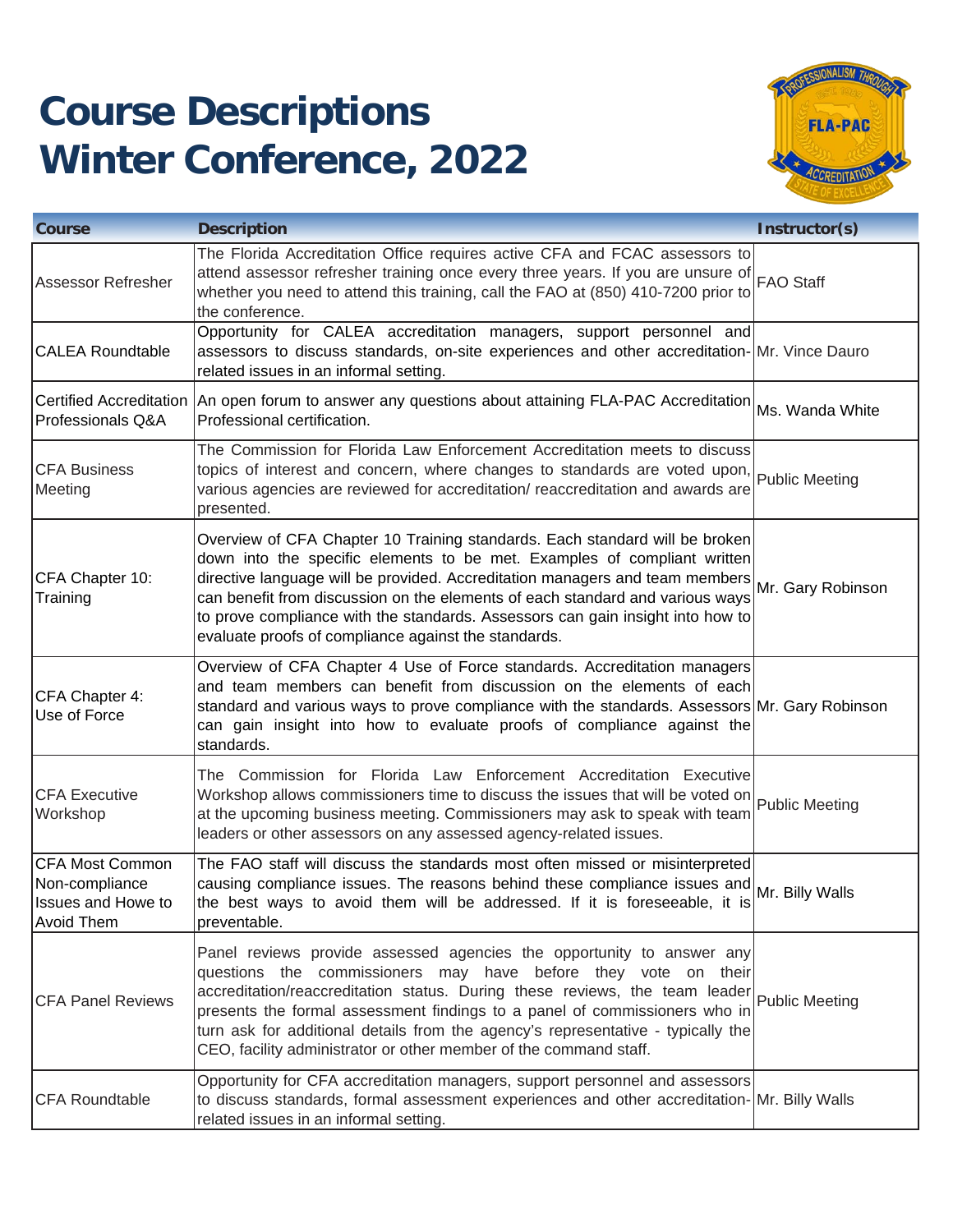| <b>Course</b>                                                                   | <b>Description</b>                                                                                                                                                                                                                                                                                                                                                                                                                                                                                                                                                                                                                                                                                                                                                                                                                                                                       | Instructor(s)       |
|---------------------------------------------------------------------------------|------------------------------------------------------------------------------------------------------------------------------------------------------------------------------------------------------------------------------------------------------------------------------------------------------------------------------------------------------------------------------------------------------------------------------------------------------------------------------------------------------------------------------------------------------------------------------------------------------------------------------------------------------------------------------------------------------------------------------------------------------------------------------------------------------------------------------------------------------------------------------------------|---------------------|
| CFA SRIC (Standards<br><b>Review</b> and<br>Interpretation<br>Committee)        | CFA's appointed Standards Review and Interpretation Committee meets to<br>discuss any recommended standards changes and will listen to input from the Public Meeting<br>audience before voting to recommend any changes to the Commission.                                                                                                                                                                                                                                                                                                                                                                                                                                                                                                                                                                                                                                               |                     |
| CFA Standard 15.03<br>Confidential Informant<br>Management                      | This course is designed to provide basic skills, knowledge and techniques to aid<br>the law enforcement officer/criminal investigator in acquiring, managing and<br>developing individuals for utilization as a confidential informant. At the end of the<br>course, law enforcement officers/criminal investigators will have received the<br>necessary information to successfully utilize an individual in the role of a<br>confidential informant and know the importance of proper confidential informant Mr. Richard Cerniglia<br>management. The course will also instill the pitfalls that may (and often do)<br>occur when professional boundaries are not established or maintained. Effective<br>confidential informant management and development is a critical element in the<br>investigation, arrest, and ultimate prosecution of criminal suspects and<br>organizations. |                     |
| <b>FCAC Business</b><br>Meeting                                                 | The Florida Corrections Accreditation Commission meets to discuss topics of<br>interest and concern, where changes to standards are voted upon, various Public Meeting<br>agencies are reviewed for accreditation/ reaccreditation and awards are<br>presented.                                                                                                                                                                                                                                                                                                                                                                                                                                                                                                                                                                                                                          |                     |
| <b>FCAC</b> Executive<br>Workshop                                               | The Florida Corrections Acccreditation Commission Executive Workshop allows<br>commissioners to discuss the issues that will be voted on at the upcoming Public Meeting<br>business meeting. Commissioners may ask to speak with team leaders or other<br>assessors on any assessed agency-related issues.                                                                                                                                                                                                                                                                                                                                                                                                                                                                                                                                                                               |                     |
| <b>FCAC Panel Reviews</b>                                                       | Panel reviews provide assessed agencies the opportunity to answer any<br>questions the commissioners may have before they vote on their<br>accreditation/reaccreditation status. During these reviews, the team leader Public Meeting<br>presents the formal assessment findings to a panel of commissioners who in<br>turn ask for additional details from the agency's representative - typically the<br>CEO, facility administrator or other member of the command staff.                                                                                                                                                                                                                                                                                                                                                                                                             |                     |
| <b>FCAC Roundtable</b>                                                          | Opportunity for FCAC accreditation managers, support personnel and<br>assessors to discuss standards, formal assessment experiences and other Mr. Billy Walls<br>accreditation-related issues in an informal setting.                                                                                                                                                                                                                                                                                                                                                                                                                                                                                                                                                                                                                                                                    |                     |
| <b>FCAC SRIC</b><br><b>Standards Review</b><br>and Interpretation<br>Committee) | FCAC's appointed Standards Review and Interpretation Committee meets to<br>discuss any recommended standards changes and will listen to input from the Public Meeting<br>audience before voting to recommend any changes to the Commission.                                                                                                                                                                                                                                                                                                                                                                                                                                                                                                                                                                                                                                              |                     |
| <b>File Building Tips &amp;</b><br><b>Tricks</b>                                | This session shows accreditation managers different ways to build standard<br>files and provides tips from subject-matter experts.                                                                                                                                                                                                                                                                                                                                                                                                                                                                                                                                                                                                                                                                                                                                                       | Mr. Gary Barrett    |
| <b>Fire Safety</b><br>Compliance for the<br>Jails                               | This course will help the agencies' Fire Safety Officer to identify fire, safety,<br>sanitation and security issues throughout their jail facilities while conducting Mr. James Aguiar<br>their daily inspections.                                                                                                                                                                                                                                                                                                                                                                                                                                                                                                                                                                                                                                                                       |                     |
| First Time<br>Accreditation for<br><b>Sheriff's Offices</b>                     | This roundtable will focus on Florida Law Enforcement Accreditation.<br>The Florida Sheriffs Association, Accreditation Assistance Program has been<br>established to assist Sheriff's offices that have not yet achieved accreditation.<br>Whether an agency has signed a contract with the Florida Accreditation Office Mr. Steve Hougland<br>or is just beginning to collect information to make a decision, this roundtable Ms. Juli Brown<br>provides an opportunity to ask questions and share information. Accreditation<br>Managers from currently accredited agencies are welcome to attend and share<br>their successes and challenges.                                                                                                                                                                                                                                        |                     |
| <b>First-Timers</b><br>Orientation                                              | This session, presented by a member of the FLA-PAC board, provides first-time Mr. Oscar Kieffer<br>attendees with a guide to get the most out of this and future conferences.                                                                                                                                                                                                                                                                                                                                                                                                                                                                                                                                                                                                                                                                                                            | Maj. Frank Ruggiero |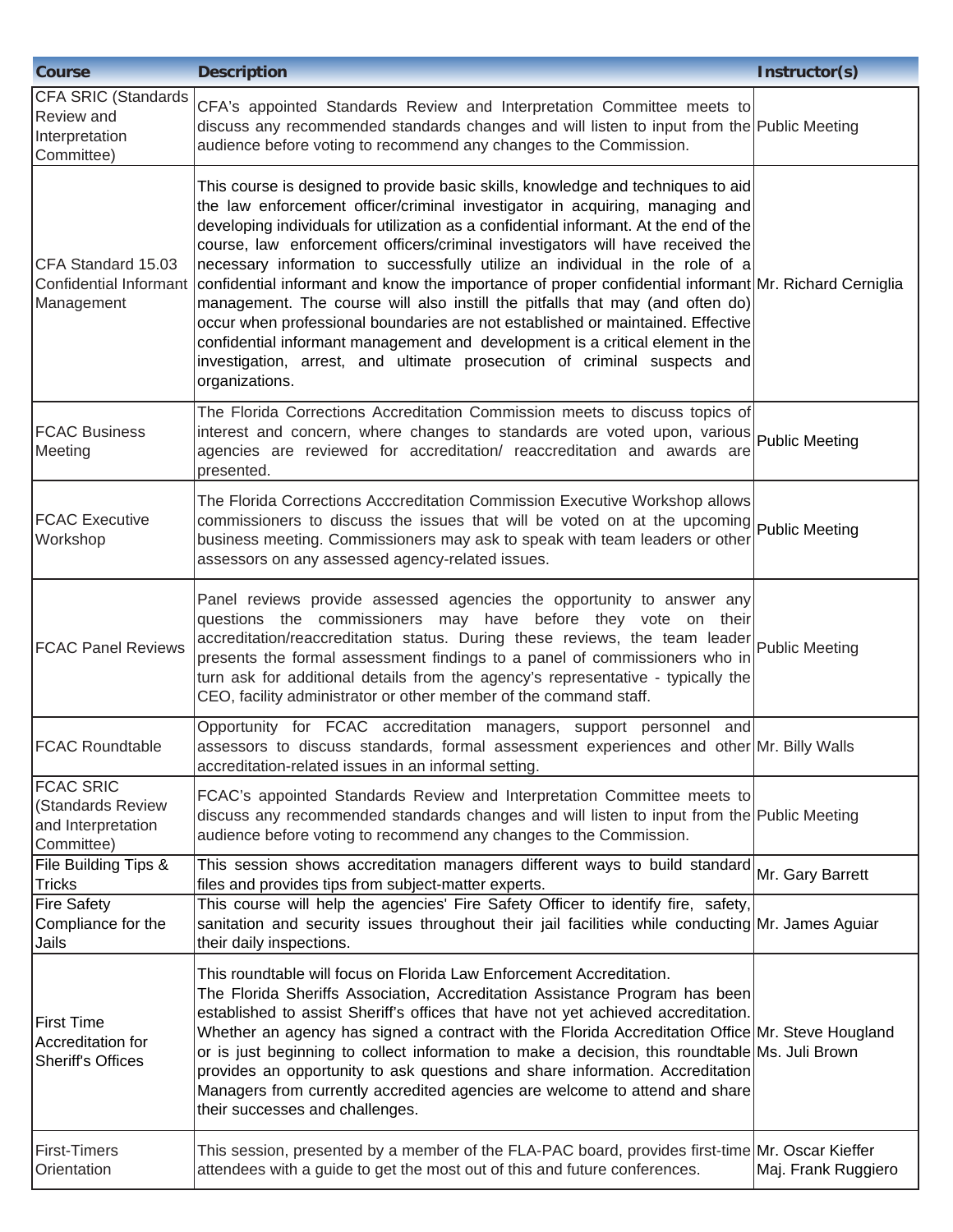| <b>Course</b>                                                                                                   | <b>Description</b>                                                                                                                                                                                                                                                                                                                                                                                                                                                                                                                                                                                                                                                                                                                                                                                                                                                                                                                                                | Instructor(s)         |
|-----------------------------------------------------------------------------------------------------------------|-------------------------------------------------------------------------------------------------------------------------------------------------------------------------------------------------------------------------------------------------------------------------------------------------------------------------------------------------------------------------------------------------------------------------------------------------------------------------------------------------------------------------------------------------------------------------------------------------------------------------------------------------------------------------------------------------------------------------------------------------------------------------------------------------------------------------------------------------------------------------------------------------------------------------------------------------------------------|-----------------------|
| <b>FLA-PAC Business</b><br>Meeting                                                                              | The general business meeting of the Florida Police Accreditation Coalition<br>includes reports from all positions on the FLA-PAC board and committee chairs.<br>Upcoming conference events and other items of note are shared with the<br>membership.                                                                                                                                                                                                                                                                                                                                                                                                                                                                                                                                                                                                                                                                                                             | <b>Public Meeting</b> |
| <b>FLA-PAC Committee</b><br>Meetings                                                                            | The FLA-PAC Committees meets to discuss current and future committee Public Meeting<br>business.                                                                                                                                                                                                                                                                                                                                                                                                                                                                                                                                                                                                                                                                                                                                                                                                                                                                  |                       |
| <b>FLA-PAC Executive</b><br>Workshop                                                                            | The Florida Police Accreditation Coalition board meets to discuss any Public Meeting<br>outstanding issues, and future commitments.                                                                                                                                                                                                                                                                                                                                                                                                                                                                                                                                                                                                                                                                                                                                                                                                                               |                       |
| <b>FL-APCO</b><br>Telecommunicator<br><b>Emergency Response</b><br>Taskforce Team (FL-<br><b>TERT) Training</b> | The importance of understanding the role of a TERT Member deploying to<br>assist a Communication Center is the key factor in completing an authorized<br>mission successfully. During disaster preparations, Communication Centers<br>have a responsibility in disaster response and recovery in their agencies.<br>Preparing your TERT Member to be familiar with what to expect and address<br>deployment issues they may encounter as a telecommunicator or team leader, Ms. Natalia Duran<br>is paramount in assisting a 911 PSAP who may request a TERT TEAM.<br>This class is designed to enhance what we have learned online with the TERT<br>Basic (IS 144) and Team Leader (IS 1200-optional) courses that are required to<br>be part of a Telecommunicator Emergency Response Team. In addition, this<br>course will provide TERT members with information on overall emergency<br>management and our role in completing the required deployment forms. |                       |
| <b>FLA-TAC</b><br>Accreditation<br><b>Managers Training</b>                                                     | This course is designed for personnel with the responsibility of coordinating<br>efforts for telecommunications centers seeking accreditation through the Florida<br>Telecommunications Accreditation Commission (FLA-TAC). This course will<br>include roles and responsibilities of the accreditation manager, interpretation of<br>standards, constructing files, preparing for the formal assessment, and<br>organizational preparation. Students MUST bring a laptop.                                                                                                                                                                                                                                                                                                                                                                                                                                                                                        | Mr. Bob Brongel       |
| <b>FLA-TAC Assessors</b><br>Training                                                                            | This course is designed for individuals who wish to become assessors for the<br>Florida Telecommunications Accreditation Commission (FLA-TAC). Course Mr. Bob Brongel<br>topics will include: representing the Commission, non-compliance issues,<br>reviewing files, interviews, observation standards, and preparing the final report                                                                                                                                                                                                                                                                                                                                                                                                                                                                                                                                                                                                                           |                       |
| <b>FLA-TAC Business</b><br>Meeting                                                                              | The general business meeting of the Florida Telecommunications Accreditation Public Meeting<br>Commission.                                                                                                                                                                                                                                                                                                                                                                                                                                                                                                                                                                                                                                                                                                                                                                                                                                                        |                       |
| <b>FLA-TAC Roundtable</b>                                                                                       | Opportunity for TAC accreditation managers, support personnel and assessors<br>to discuss standards, formal assessment experiences and other accreditation-Mr. Bob Brongel<br>related issues in an informal setting.                                                                                                                                                                                                                                                                                                                                                                                                                                                                                                                                                                                                                                                                                                                                              |                       |
| <b>FLA-TAC SRIC</b>                                                                                             | TAC's appointed Standards Review and Interpretation Committee meets to<br>discuss any recommended standards changes and will listen to input from the<br>audience before voting to recommend any changes to the Commission.                                                                                                                                                                                                                                                                                                                                                                                                                                                                                                                                                                                                                                                                                                                                       |                       |
| Florida Statewide<br><b>Revalidation of Risk</b><br>Assessment<br>Instrument                                    | This course will cover the following: Statutes governing release, accreditation<br>standards - best practices, National Association of Pretrial Services Agencies<br>(NAPSA) Standards of Pretrial Release, actuarial risk assessment tools, risk<br>assessment in the criminal justice field, how risk assessment tools are<br>validated, definition of pretrial risk, history of Florida pretrial risk assessment Mr. Jeff Kilpatrick<br>instrument, addressing concerns raised about pretrial risk assessment<br>instruments in general, Florida revalidation project, scoring the revalidated<br>Florida pretrial risk assessment instrument, over-rides:<br>mitigating and<br>aggravating factors, and judicial discretion.                                                                                                                                                                                                                                  |                       |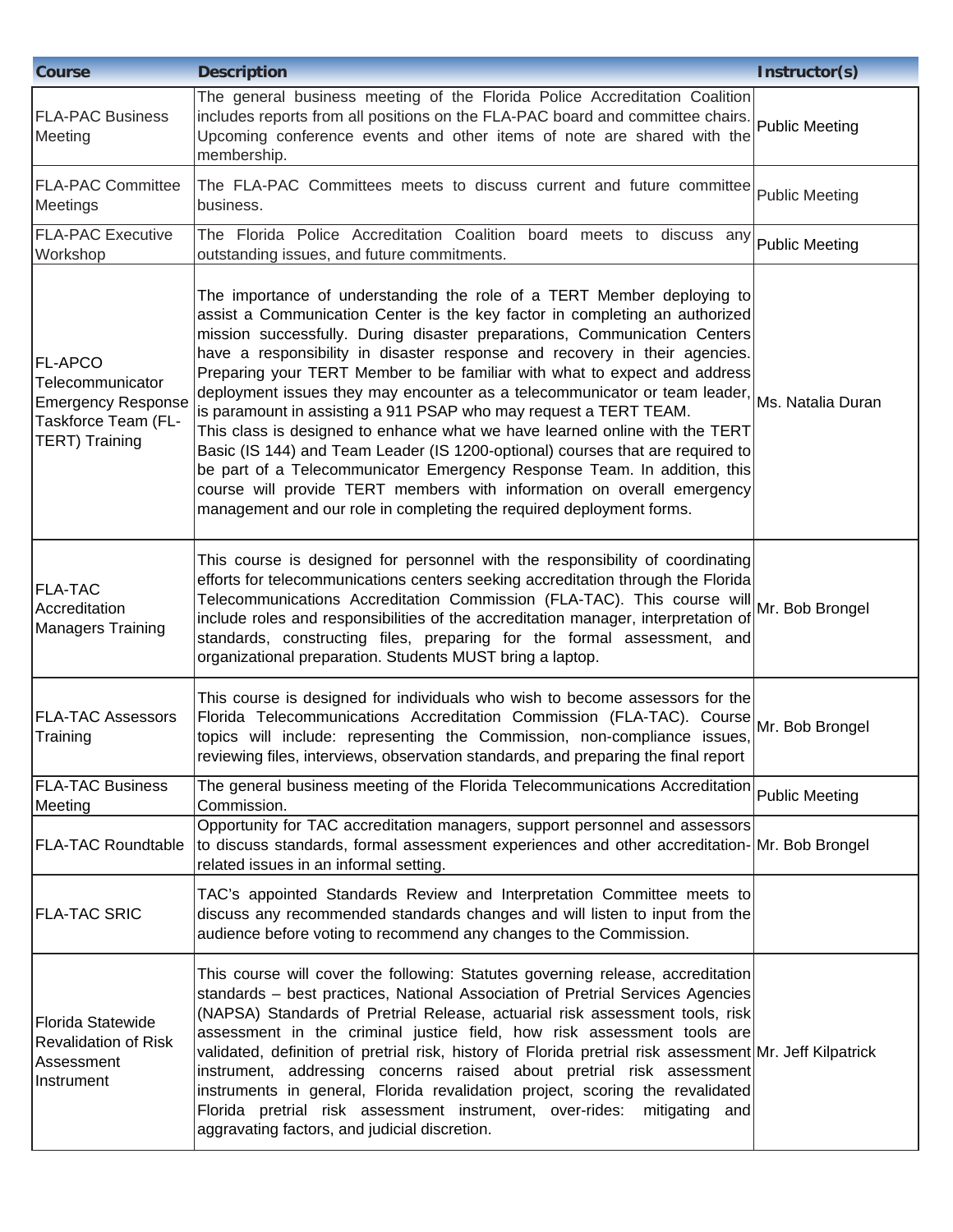| <b>Course</b>                                                                                                        | <b>Description</b>                                                                                                                                                                                                                                                                                                                                                                                                                                                                                                                                                                                                                                                                                                                                                      | Instructor(s)                          |
|----------------------------------------------------------------------------------------------------------------------|-------------------------------------------------------------------------------------------------------------------------------------------------------------------------------------------------------------------------------------------------------------------------------------------------------------------------------------------------------------------------------------------------------------------------------------------------------------------------------------------------------------------------------------------------------------------------------------------------------------------------------------------------------------------------------------------------------------------------------------------------------------------------|----------------------------------------|
| <b>FMJS Committee</b><br><b>Review Meeting</b>                                                                       | This Florida Model Jail Standards (FMJS) committee review meeting is where<br>FMJS commissioners review and vote on newly proposed FMJS standards,<br>updates to existing FMJS standards and/or any related FMJS standards brought<br>to their attention from the public.                                                                                                                                                                                                                                                                                                                                                                                                                                                                                               | Public Meeting                         |
| Fundamentals of<br><b>Accreditation</b>                                                                              | Fundamentals of Accreditation provides entry level knowledge of accreditation<br>management and is intended as a stepping stone to completion of the more Ms. Juli Brown<br>extensive Accreditation Manager Training offered by the Florida Accreditation<br>office. Some of the topics covered will be related to responsibility, accountability,<br>proof gathering, time management and self-motivation.                                                                                                                                                                                                                                                                                                                                                             | Ms. Kim Wachter                        |
| How to Use the<br>Microsoft Planner to<br>Stay Organized                                                             | Microsoft has a wide array of tools that are already integrated in programs we<br>use every single day. If you have access to Outlook, you have access to<br>Planner. Planner is a tool to help you chart each of the standards, add<br>checklists, add due dates, and even assign tasks. What is even cooler is that<br>Planner automatically charts your progress and plots out a calendar for you.<br>This is a really useful tool for those who enjoy having a very organized<br>assessment and being able to, at-a-glance, see your progress along the<br>assessment path. This class will be mostly practical exercises and you will be<br>able to create your very own planner as well as take home a step by step guide<br>on how to use it. Bring your laptop! | Ms. Carolyn DeGraff                    |
| IG Roundtable                                                                                                        | Opportunity for IG accreditation managers, support personnel and assessors to<br>discuss standards, formal assessment experiences and other accreditation-<br>related issues in an informal setting.                                                                                                                                                                                                                                                                                                                                                                                                                                                                                                                                                                    | <b>Commissioner Julie</b><br>Leftheris |
| IG Standards for All<br>Assessors                                                                                    | This class is for all assessors who currently conduct or are interested in<br>conducting Inspector General assessments. Participants will gain a general<br>understanding of CFA standards for Inspectors General and how those are<br>applied during assessments.                                                                                                                                                                                                                                                                                                                                                                                                                                                                                                      | Inspector Flora Miller                 |
| Legal Issues for<br>Command<br>Staff/Agency Heads,<br>Sexual Harassment,<br><b>ADA</b> Issues and<br>Human Resources | This class is intended for Administration and Support Services Commanders,<br>Ranking Officers, Human Resources Directors, Communication Center<br>Supervisors and those intending to attend the FBI/NA or SPI. There will be<br>valuable information for everyone including the newest hire. You will leave with Mr. Mark Brewer<br>an outline on Sexual Harassment and an In-Box Exercise to take back to your<br>home agency. Issues include Sexual Harassment, Policies and Procedures,<br>Wage & Labor, ADA, Overtime and Comp Time and other issues that cause us<br>all to keep stubbing our toe.                                                                                                                                                                |                                        |
| Let's Talk - An<br>Accreditation<br>Manager's<br>Roundtable                                                          | An open forum for accreditation managers to discuss management styles,<br>challenges and sucesses. Facilitated without a PowerPoint or agenda, Ms. Juli Brown<br>participant discussion sets the tone and the pace. A great way to team build with<br>fellow managers.                                                                                                                                                                                                                                                                                                                                                                                                                                                                                                  |                                        |
| Own Your Data:<br><b>Making Statistical</b><br><b>Reporting Count</b>                                                | This course is a presentation with visual aids and allotted time for audience<br>questions. Participants will see demonstrated the importance of ensuring that Mr. Nick Haupt<br>statistical reports are accurate, relevant, and that identified trends or patterns<br>are acted upon.                                                                                                                                                                                                                                                                                                                                                                                                                                                                                  |                                        |
| Power, Leadership &<br><b>Bias</b>                                                                                   | A class to review and discuss how power and bias can derail successful<br>leadership. We will identify how to become more self-aware of our positions and Ms. Tammy Matthews<br>the best way to stay on track as a positive leader.                                                                                                                                                                                                                                                                                                                                                                                                                                                                                                                                     |                                        |
| PowerDMS -<br>Uploading and<br><b>Managing Documents</b>                                                             | Hosted by PowerDMS, this session shows attendees how to upload and PowerDMS Staff<br>manage documents used as proofs of compliance.                                                                                                                                                                                                                                                                                                                                                                                                                                                                                                                                                                                                                                     |                                        |
| Preparing for CALEA<br>Remote and Site-<br>based Assessments                                                         | This class gives Accreditation Managers and CEOs the information need to<br>prepare for remote and site-based assessments. Information covers timetables,<br>and responsibilities of agency personnel CALEA Staff, and assessment team<br>members.                                                                                                                                                                                                                                                                                                                                                                                                                                                                                                                      | Mr. Vince Dauro                        |